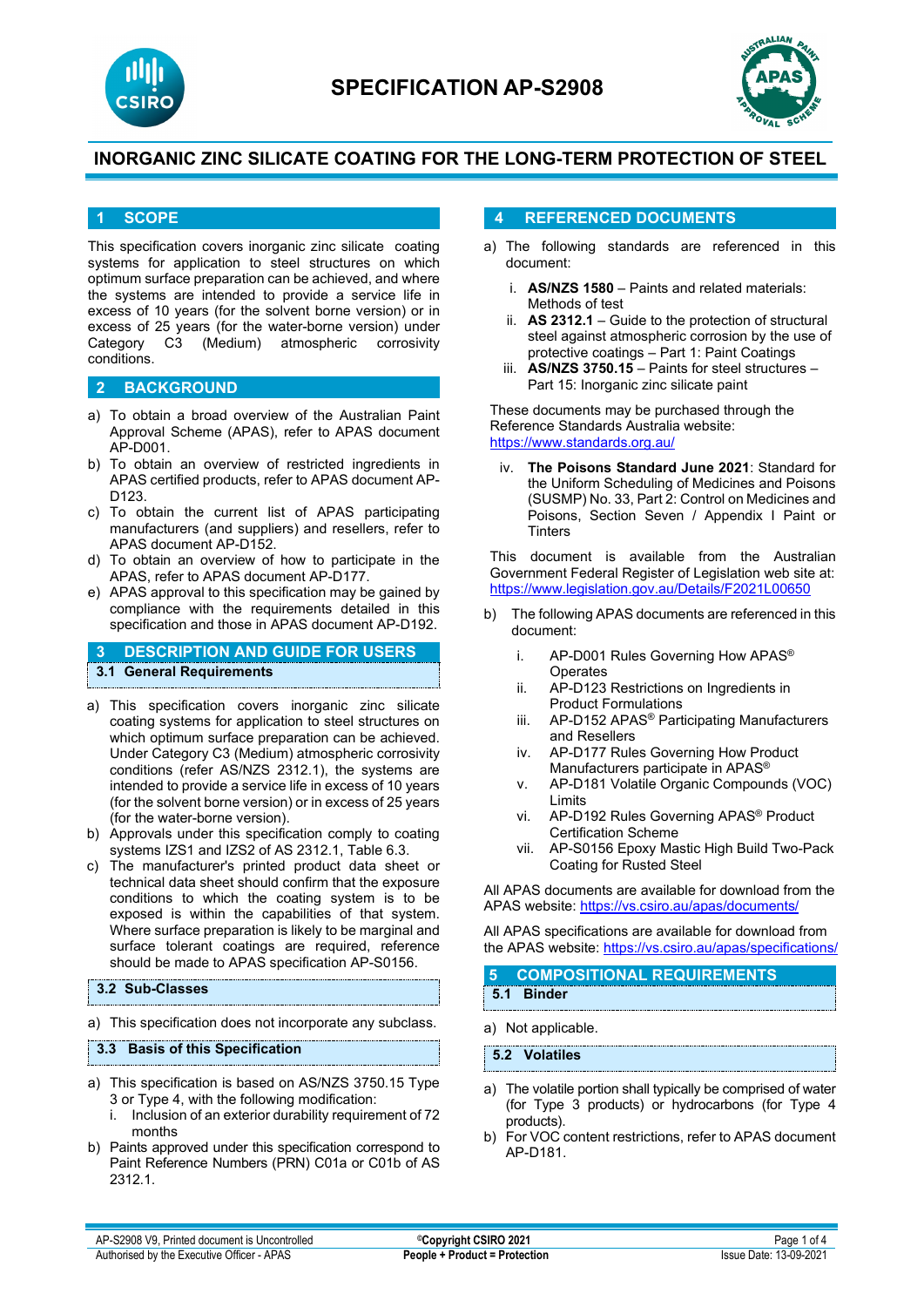



## **5.3 Pigmentation**

a) The pigmentation shall typically be a dispersion of metallic zinc dust in either a single or multi component water-borne or solvent-borne inorganic silicate medium.

## **5.4 Colour**

a) A high standard of decorative properties is not always required. These products are typically supplied in aluminium or MIO type finishes i.e., a metallic-like appearance.

#### **6 PRODUCT APPROVAL REQUIREMENTS 6.1 General Requirements**

a) The product and its application for approval shall comply with the relevant requirements of APAS document AP-D192 during the life of the approval.

#### **6.2 Technical Requirements**

- a) The product shall comply with **all** the requirements of clause 7, Table 1 below.
- b) Subject to compliance with all the requirements of this specification, the level of Approval appropriate to the application shall be given to the system.

## **6.3 Health and Safety Requirements**

- a) The manufacturer's Safety Data Sheet (SDS) must be studied closely prior to using the product and complied with during use of the product.
- b) As Type 4 products covered by this specification typically contain hydrocarbon solvents, the paint is considered flammable and should be stored away from all sources of heat or ignition.
- c) Containers should be resealed immediately after use and good ventilation provided during use to minimise the risk of fire or explosion and the long-term toxic effects of absorption of the vapour into the lungs.
- d) Care should be taken to avoid contact with the skin using protective clothing and barrier cream. All pumping equipment should be adequately earthed. A full-face air fed respirator should be used when spraying.
- e) Products intended for sale in Australia shall comply with all the requirements of the SUSMP. Products intended for sale in other countries shall comply with all local WHS and environmental requirements.
- f) The product shall comply with all requirements of clause 6.3 and 6.4 of APAS document AP-D192.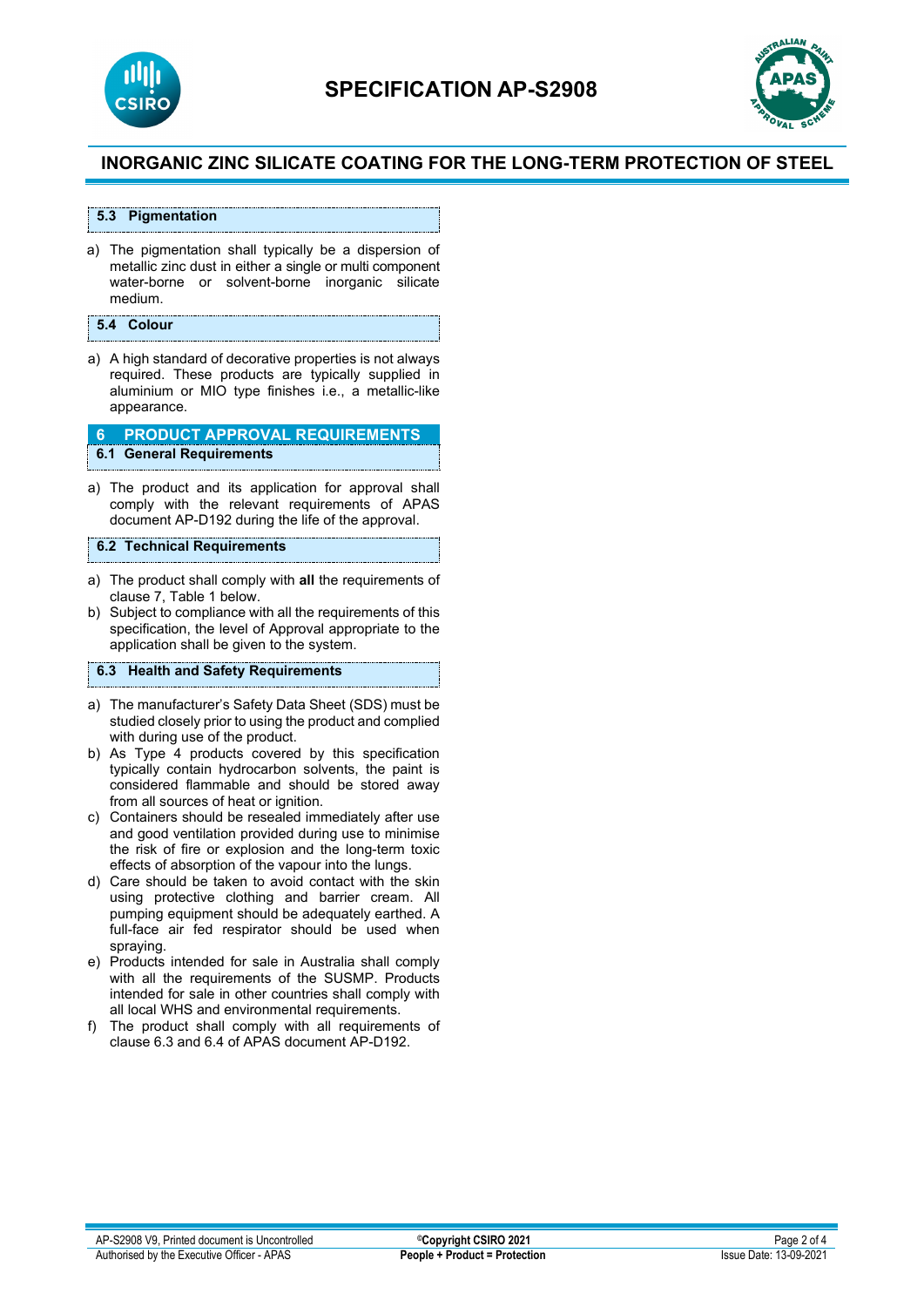



# **7 TABLE 1: PERFORMANCE PROPERTIES**

| <b>TEST</b>                                    | <b>AS/NZS</b><br>1580<br><b>METHOD</b>             | <b>REQUIREMENTS</b>                                                                                                                                                                                                                        |
|------------------------------------------------|----------------------------------------------------|--------------------------------------------------------------------------------------------------------------------------------------------------------------------------------------------------------------------------------------------|
| <b>General Requirements</b>                    | <b>AS/NZS</b><br>3750.15                           | Shall comply with all the requirements of the clause 2 Material<br>Requirements, except clause 2.6.5 Slip factor (unless specifically<br>specified by the purchaser as a mandatory requirement).<br>All results shall be reported.         |
| Thinning or Mixing Properties                  | 208.1                                              | Using 10% of manufacturers recommended thinner there shall be no<br>signs of incompatibility.                                                                                                                                              |
| Viscosity                                      | 214.x                                              | State method and record results.                                                                                                                                                                                                           |
| Application after Storage<br>Degree of Setting | AS/NZS<br>3750.15                                  | A sample of the product which has been stored at routine conditions<br>for 12 months shall produce a uniform finish typical of the product type<br>when applied by spray. The sprayed film shall still comply with the<br>requirements of: |
|                                                | 2.5.3<br>2.6.3                                     | Pot Life: $\geq$ 4 hrs.<br>Handling Time: As per Table 2 of AS/NZS 3750.15.                                                                                                                                                                |
| Colour - Visual Comparison                     | 601.1                                              | Approximate match.                                                                                                                                                                                                                         |
| Resistance to Weathering                       | 457.1 (Cat 1)                                      | After 72 months exposure at all three exterior atmospheric<br>exposure sites (listed in APAS document AP-D192, clause 12), the<br>coating shall show no integrity failure i.e., at the end of 6 years, the<br>ratings shall be:            |
|                                                | 481.1.7<br>481.1.8<br>481.1.9<br>481.1.10<br>481.3 | Checking<br>0<br>Cracking<br>0<br><b>Blistering</b><br>0<br>Flaking & Peeling<br>0<br>Corrosion<br>$\mathbf{0}$                                                                                                                            |
| <b>VOC Content</b>                             | <b>APAS</b><br>AP-D181                             | Refer to APAS document AP-D181 for method and limits.<br>If the APAS specification is not listed on AP-D181, a declaration of<br>VOC content is still required.                                                                            |